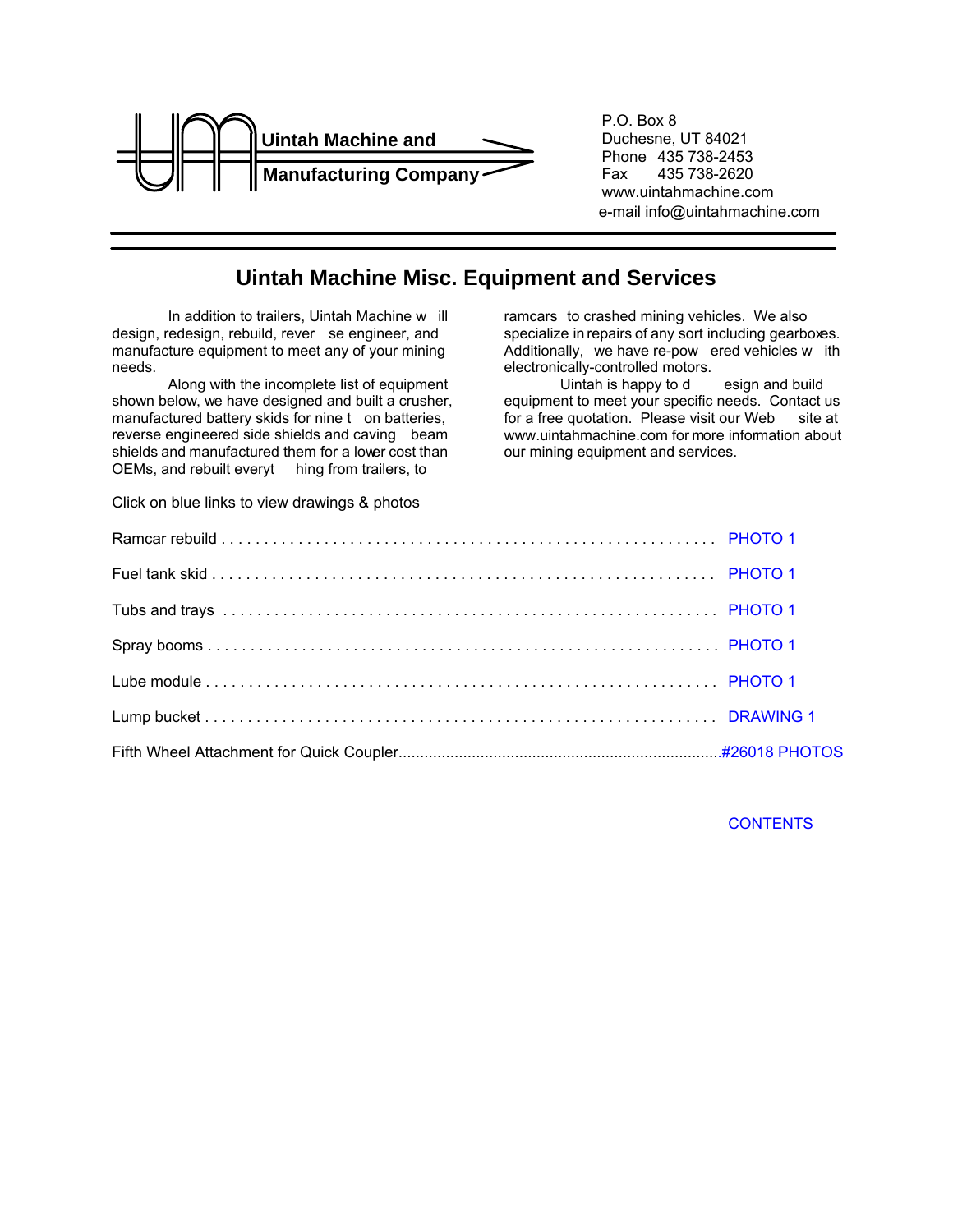<span id="page-1-0"></span>

Uintah Machine retrofits Jeffrey Ramcars with 1400 Series John Deere axles. The enclosed wet brakes on these axles substantially reduce maintenance down time and improve braking capability. As part of the modification, a new slightly-modified transfer gearcase is supplied along with Uintah Machine chain tighteners. These substantial rebuilds have been field-tested successfully.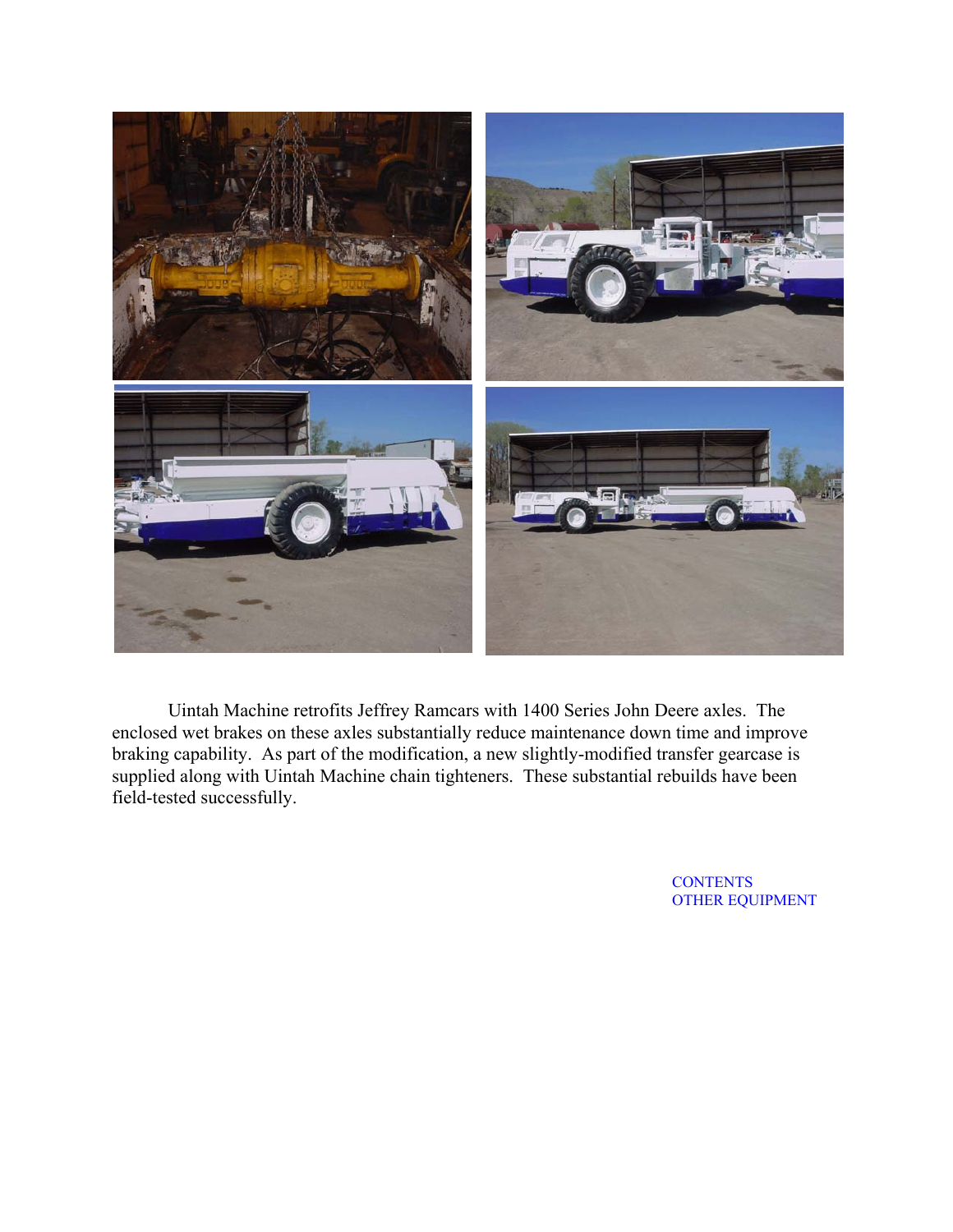<span id="page-2-0"></span>

Fuel skid for refueling underground. Can be supplied with air or hand pump.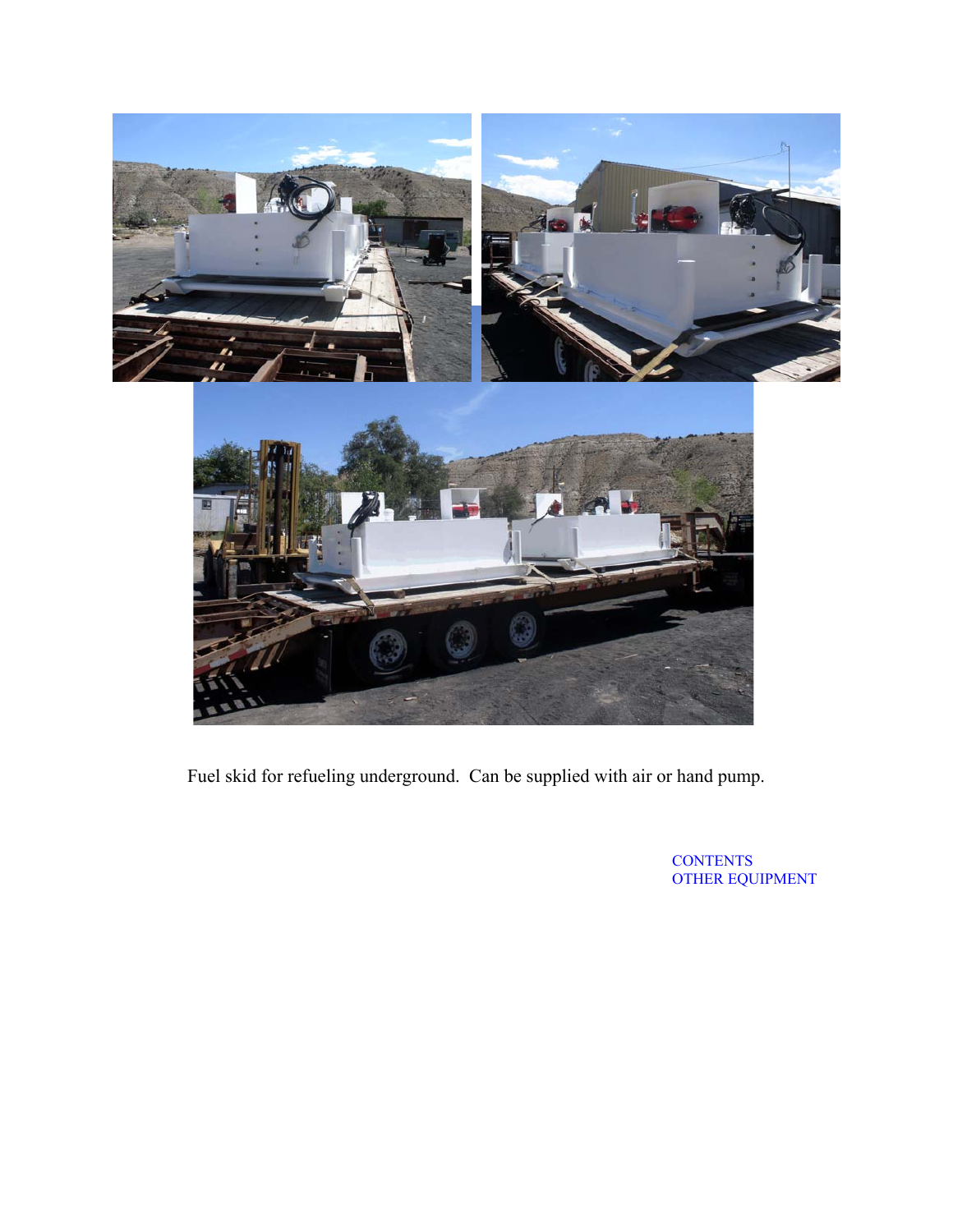<span id="page-3-0"></span>

Chain tub for 54" chain.





18' chain trays.



Electrical reel tray to be hauled with shield hauler.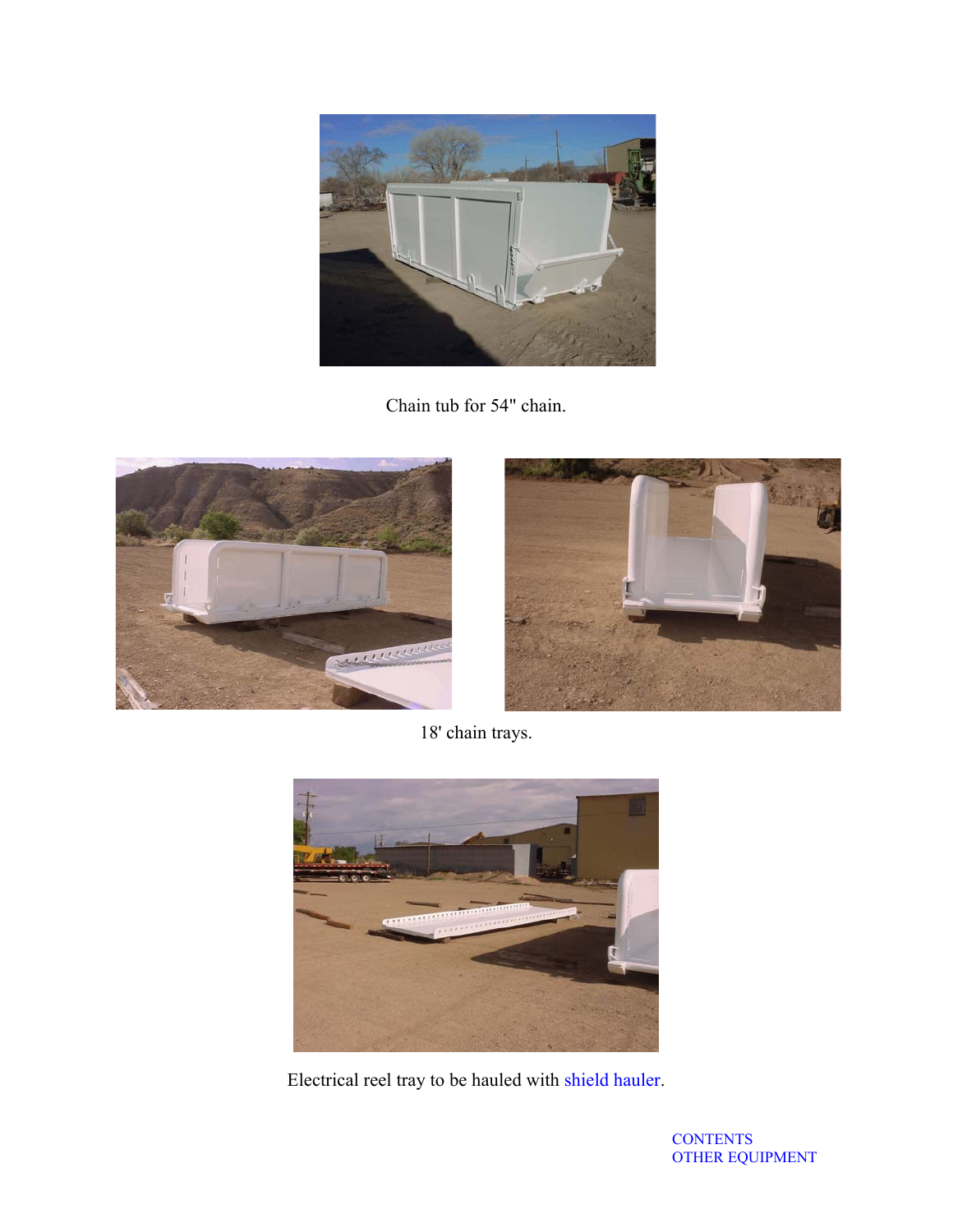<span id="page-4-0"></span>

Spray booms mount to the shear and spray water to suppress dust at the longwall face. They have shock cylinders to absorb impact and vibration. Sprayers can be oriented to suit individual mines.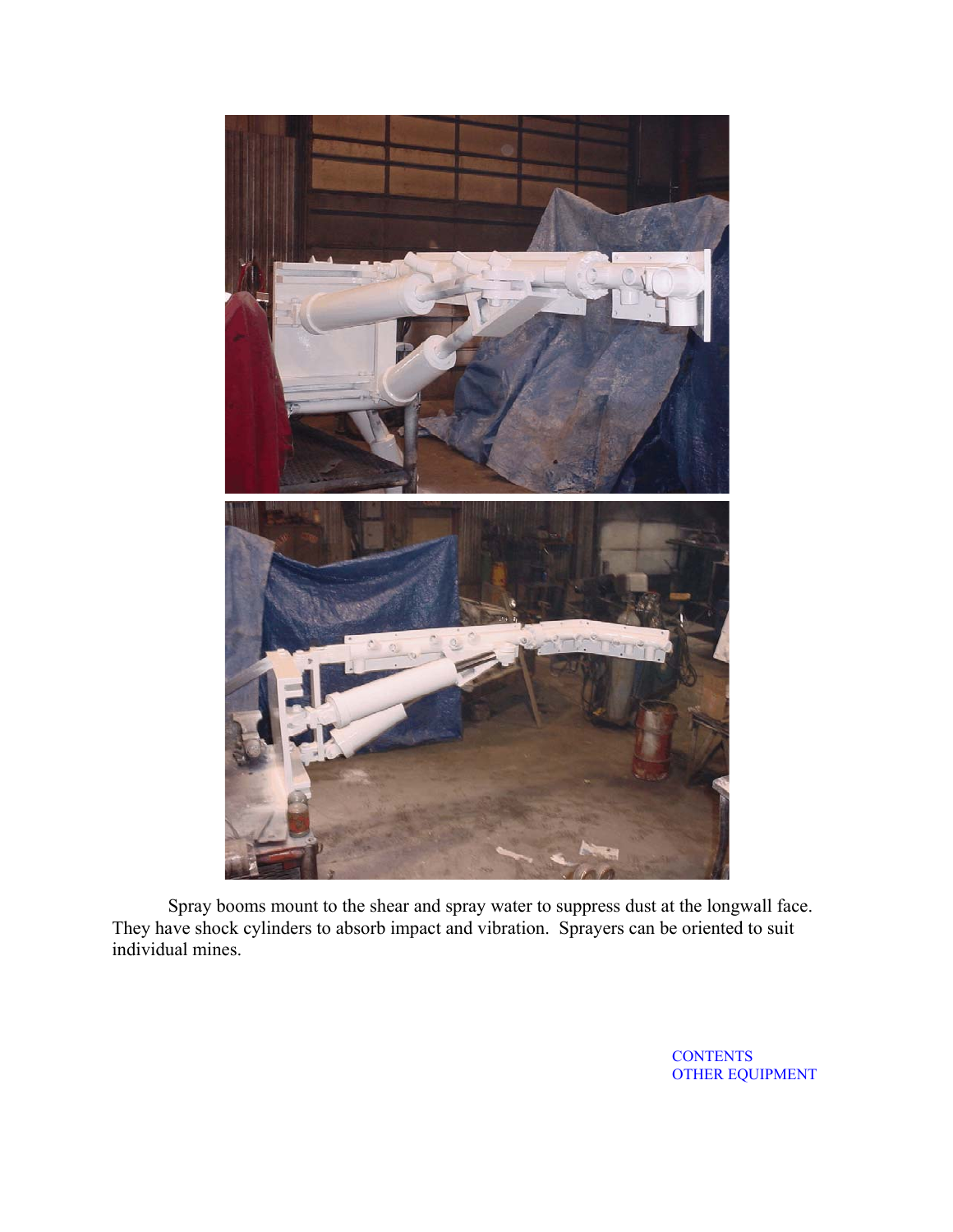<span id="page-5-0"></span>

Lube module attachment for a 460-UT tractor.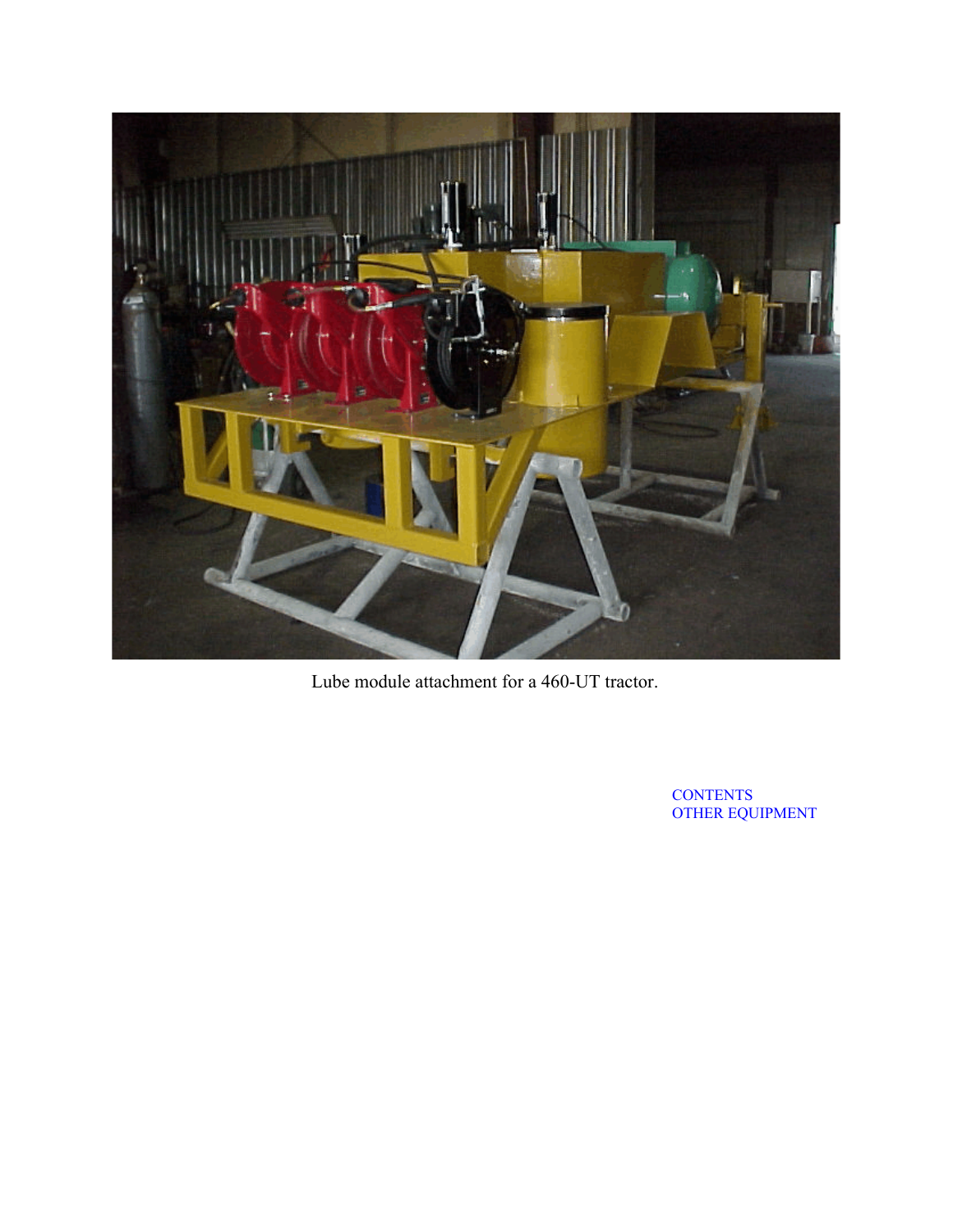

<span id="page-6-0"></span>Lump bucket with quick-change feature for sorting coal in a front-end loader.